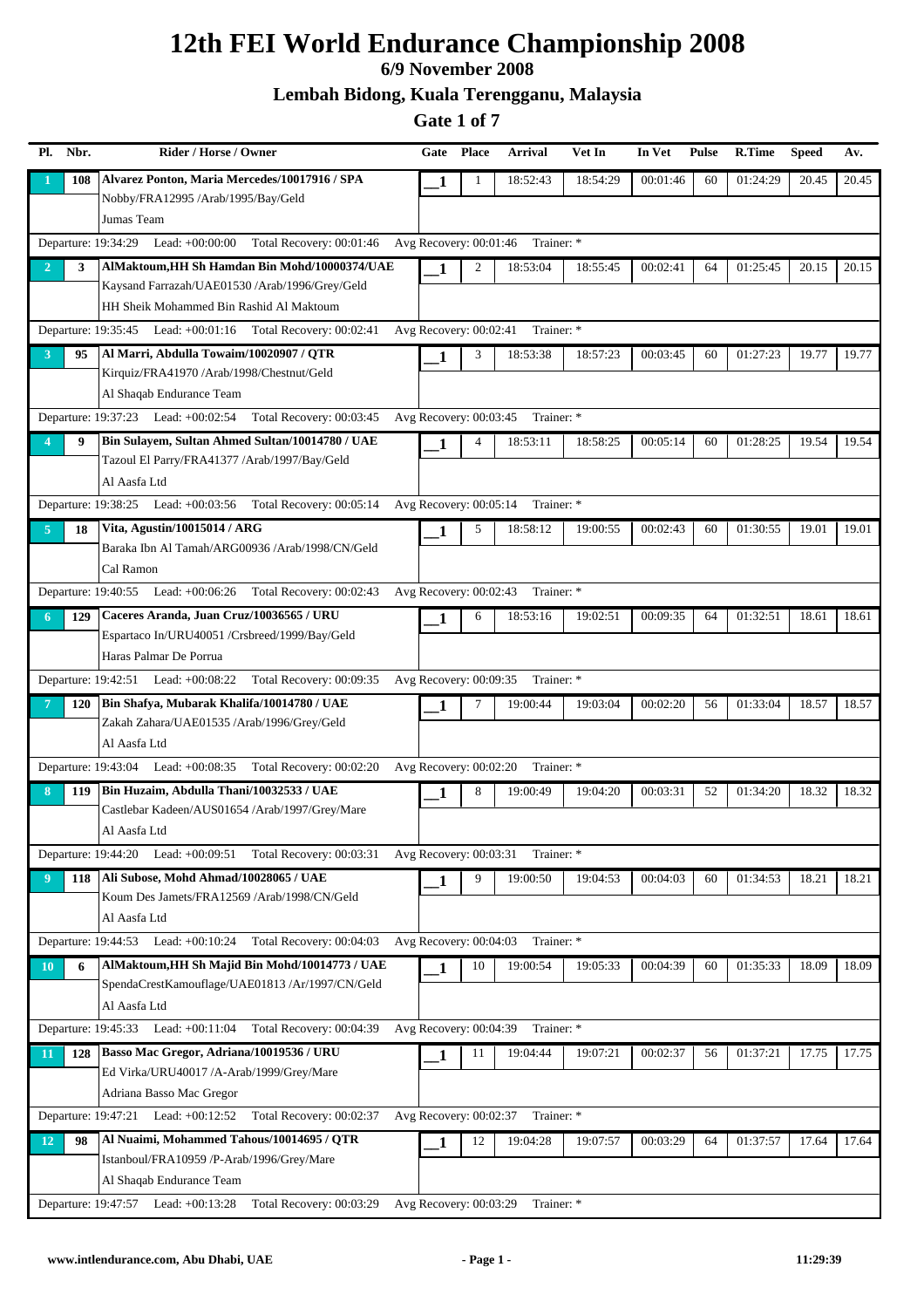### **6/9 November 2008**

**Lembah Bidong, Kuala Terengganu, Malaysia**

| Pl.       | Nbr. | Rider / Horse / Owner                                                                             | Gate                     | <b>Place</b> | <b>Arrival</b>                    | Vet In   | In Vet   | <b>Pulse</b> | R.Time   | <b>Speed</b> | Av.   |
|-----------|------|---------------------------------------------------------------------------------------------------|--------------------------|--------------|-----------------------------------|----------|----------|--------------|----------|--------------|-------|
| 13        | 24   | Wade, Margaret/10013834 / AUS                                                                     | 1                        | 13           | 19:07:13                          | 19:09:09 | 00:01:56 | 52           | 01:39:09 | 17.43        | 17.43 |
|           |      | China Doll/AUS01337 /P-Arab/1995/Grey/Mare                                                        |                          |              |                                   |          |          |              |          |              |       |
|           |      | Margaret Wade                                                                                     |                          |              |                                   |          |          |              |          |              |       |
|           |      | Departure: 19:49:09 Lead: +00:14:40 Total Recovery: 00:01:56                                      | Avg Recovery: $00:01:56$ |              | Trainer: *                        |          |          |              |          |              |       |
| 14        | 93   | Raposo, Joao/10014058 / POR                                                                       | 1                        | 14           | 19:06:18                          | 19:09:49 | 00:03:31 | 56           | 01:39:49 | 17.31        | 17.31 |
|           |      | Quinza/POR02338 /P-Arab/1997/Bay/Mare                                                             |                          |              |                                   |          |          |              |          |              |       |
|           |      | Joao Serra Raposo                                                                                 |                          |              |                                   |          |          |              |          |              |       |
|           |      | Departure: 19:49:49 Lead: +00:15:20<br>Total Recovery: 00:03:31                                   | Avg Recovery: 00:03:31   |              | Trainer: *                        |          |          |              |          |              |       |
| 15        | 26   | Al Doseri, Ghazi Mohd Ahmed/10017477 / BHR                                                        | $\mathbf{1}$             | 15           | 19:07:35                          | 19:10:27 | 00:02:52 | 60           | 01:40:27 | 17.20        | 17.20 |
|           |      | Mexico/BRN40066 /A-Arab/1998/L Bay/Geld                                                           |                          |              |                                   |          |          |              |          |              |       |
|           |      | Royal Endurance Team of Bahrain                                                                   |                          |              |                                   |          |          |              |          |              |       |
|           |      | Total Recovery: 00:02:52<br>Departure: 19:50:27 Lead: +00:15:58                                   | Avg Recovery: 00:02:52   |              | Trainer: *                        |          |          |              |          |              |       |
| 15        | 35   | Jaumotte, Rachel/10021953 / BEL                                                                   | 1                        | 15           | 19:06:55                          | 19:10:27 | 00:03:32 | 64           | 01:40:27 | 17.20        | 17.20 |
|           |      | Rukban Dikruhu MMN/BA4196 /Arab/1998/CN/Geld                                                      |                          |              |                                   |          |          |              |          |              |       |
|           |      | Rachel Jaumotte                                                                                   |                          |              |                                   |          |          |              |          |              |       |
|           |      | Total Recovery: 00:03:32 Avg Recovery: 00:03:32 Trainer: *<br>Departure: 19:50:27 Lead: +00:15:58 |                          |              |                                   |          |          |              |          |              |       |
| 17        | 92   | Pereira, Rui/10014675 / POR<br>Canario/POR01379 /P-Arab/1995/Grey/Geld                            | 1                        | 17           | 19:06:15                          | 19:10:37 | 00:04:22 | 64           | 01:40:37 | 17.17        | 17.17 |
|           |      | Josa Maria Salvaa                                                                                 |                          |              |                                   |          |          |              |          |              |       |
|           |      | Departure: 19:50:37 Lead: +00:16:08 Total Recovery: 00:04:22                                      | Avg Recovery: 00:04:22   |              | Trainer: *                        |          |          |              |          |              |       |
|           |      | Mcgaffin, Kristie/10013830 / AUS                                                                  |                          |              |                                   |          |          |              |          |              |       |
| 18        | 20   | Tierview Maverick/AUS01655 /P-Arab/1997/Bay/Geld                                                  | 1                        | 18           | 19:07:22                          | 19:10:38 | 00:03:16 | 62           | 01:40:38 | 17.17        | 17.17 |
|           |      | Margaret Wade                                                                                     |                          |              |                                   |          |          |              |          |              |       |
|           |      | Departure: 19:50:38 Lead: +00:16:09<br>Total Recovery: 00:03:16                                   | Avg Recovery: 00:03:16   |              | Trainer: *                        |          |          |              |          |              |       |
| 19        | 53   | Atger, Virginie/10014473 / FRA                                                                    | 1                        | 19           | 19:07:10                          | 19:10:53 | 00:03:43 | 60           | 01:40:53 | 17.13        | 17.13 |
|           |      | Hadia De Jalima/FRA41166 /Arab/1998/Chestnut/Geld                                                 |                          |              |                                   |          |          |              |          |              |       |
|           |      | Jean Claude Guillaume                                                                             |                          |              |                                   |          |          |              |          |              |       |
|           |      | Departure: 19:50:53 Lead: +00:16:24 Total Recovery: 00:03:43                                      | Avg Recovery: 00:03:43   |              | Trainer: *                        |          |          |              |          |              |       |
| 20        | 57   | Frances, Jean Philippe/10013891 / FRA                                                             | 1                        | 20           | 19:07:16                          | 19:10:56 | 00:03:40 | 61           | 01:40:56 | 17.12        | 17.12 |
|           |      | Hanaba Du Bois/FRA40808 /Arab/1995/Grey/Mare                                                      |                          |              |                                   |          |          |              |          |              |       |
|           |      | Gilles Amphour                                                                                    |                          |              |                                   |          |          |              |          |              |       |
|           |      | Departure: 19:50:56 Lead: +00:16:27 Total Recovery: 00:03:40                                      |                          |              | Avg Recovery: 00:03:40 Trainer: * |          |          |              |          |              |       |
| <b>21</b> | 7    | Dupin De Greenwalt, Carolina/10028559 / ARG                                                       | 1                        | 21           | 19:05:37                          | 19:11:16 | 00:05:39 | 60           | 01:41:16 | 17.06        | 17.06 |
|           |      | Jessie Q/ARG00926 /P-Arab/1996/Grey/Mare                                                          |                          |              |                                   |          |          |              |          |              |       |
|           |      | Carolina Greenwalt                                                                                |                          |              |                                   |          |          |              |          |              |       |
|           |      | Departure: 19:51:16 Lead: +00:16:47 Total Recovery: 00:05:39                                      | Avg Recovery: 00:05:39   |              | Trainer: *                        |          |          |              |          |              |       |
| 22        | 29   | Alhazza, Ahmed Abdulla/10014212 / BHR                                                             | 1                        | 22           | 19:06:38                          | 19:11:23 | 00:04:45 | 64           | 01:41:23 | 17.04        | 17.04 |
|           |      | Barakah Bar/BRN40083 /A-Arab/2000/Grey/Geld                                                       |                          |              |                                   |          |          |              |          |              |       |
|           |      | Royal Endurance Team of Bahrain                                                                   |                          |              |                                   |          |          |              |          |              |       |
|           |      | Departure: 19:51:23 Lead: +00:16:54 Total Recovery: 00:04:45                                      | Avg Recovery: 00:04:45   |              | Trainer: *                        |          |          |              |          |              |       |
| 23        | 55   | Denayer, Caroline/10018182 / FRA                                                                  | 1                        | 23           | 19:08:45                          | 19:11:43 | 00:02:58 | 56           | 01:41:43 | 16.99        | 16.99 |
|           |      | Gwellik Du Parc/FRA09102/Arab/1994/Chestnut/Geld                                                  |                          |              |                                   |          |          |              |          |              |       |
|           |      | Caroline Denayer Gad                                                                              |                          |              |                                   |          |          |              |          |              |       |
|           |      | Departure: 19:51:43 Lead: +00:17:14 Total Recovery: 00:02:58                                      | Avg Recovery: 00:02:58   |              | Trainer: *                        |          |          |              |          |              |       |
| 24        | 91   | Costa, Ana Margarida/10021314 / POR                                                               | 1                        | 24           | 19:06:13                          | 19:12:31 | 00:06:18 | 62           | 01:42:31 | 16.86        | 16.86 |
|           |      | Gozlane Du Somail/POR01727 /Selle/1994/Grey/Mare<br>Josa Manuel Costa                             |                          |              |                                   |          |          |              |          |              |       |
|           |      | Departure: 19:52:31 Lead: +00:18:02 Total Recovery: 00:06:18                                      | Avg Recovery: 00:06:18   |              | Trainer: *                        |          |          |              |          |              |       |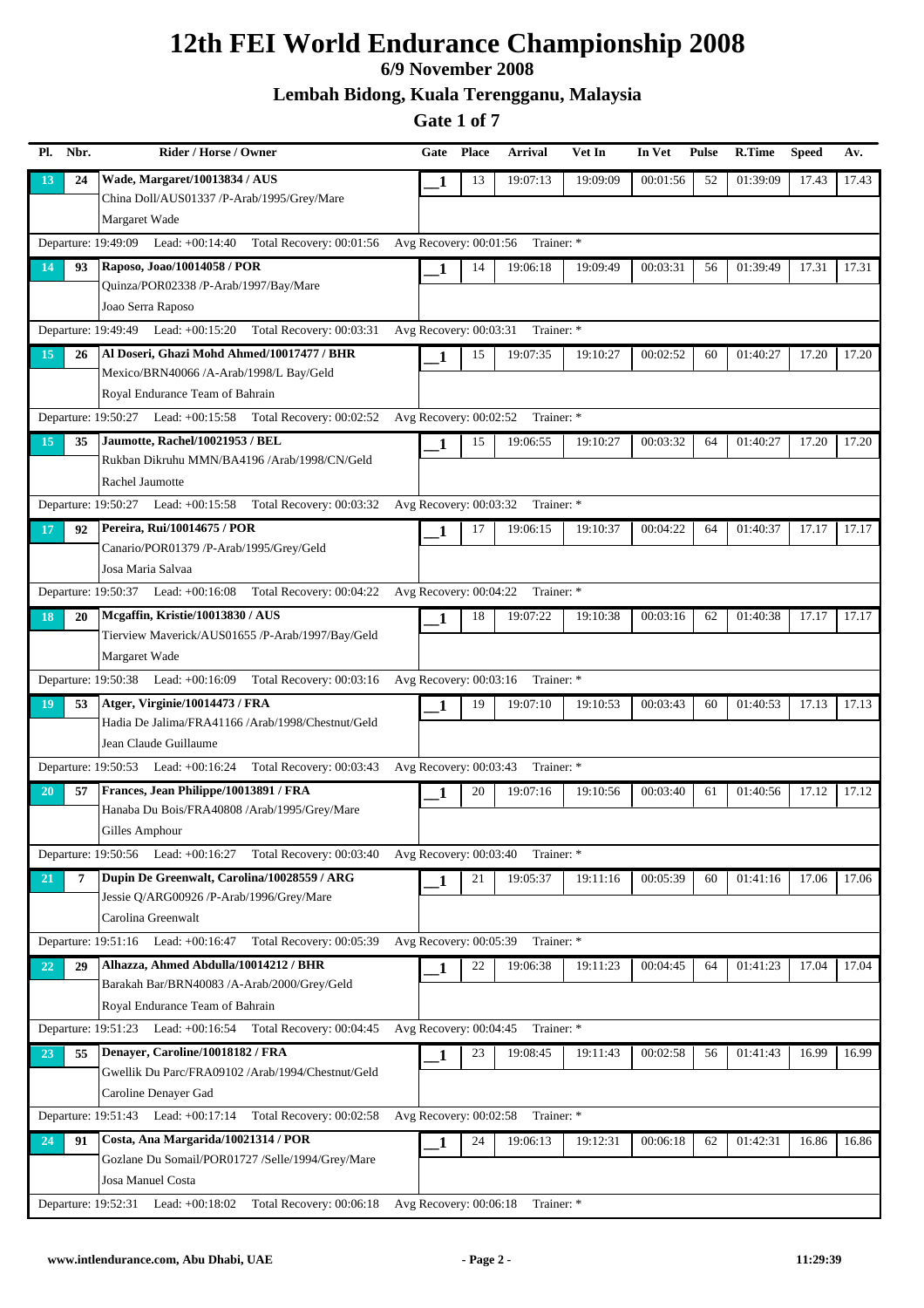### **6/9 November 2008**

**Lembah Bidong, Kuala Terengganu, Malaysia**

| Pl. | Nbr. | Rider / Horse / Owner                                                           | Gate                     | <b>Place</b> | <b>Arrival</b> | Vet In   | In Vet   | <b>Pulse</b> | <b>R.Time</b> | <b>Speed</b> | Av.   |
|-----|------|---------------------------------------------------------------------------------|--------------------------|--------------|----------------|----------|----------|--------------|---------------|--------------|-------|
| 25  | 66   | Paiz Larrave, Fernando/10024808 / GUA                                           | 1                        | 25           | 19:06:24       | 19:12:46 | 00:06:22 | 64           | 01:42:46      | 16.82        | 16.82 |
|     |      | Farahon/GUA00227 /A-Arab/1997/Grey/Stall                                        |                          |              |                |          |          |              |               |              |       |
|     |      | Luis Vega Aleman                                                                |                          |              |                |          |          |              |               |              |       |
|     |      | Departure: 19:52:46 Lead: +00:18:17 Total Recovery: 00:06:22                    | Avg Recovery: 00:06:22   |              | Trainer: *     |          |          |              |               |              |       |
| 26  | 32   | Boulanger, Karin/10014168 / BEL                                                 | 1                        | 26           | 19:06:52       | 19:13:03 | 00:06:11 | 62           | 01:43:03      | 16.77        | 16.77 |
|     |      | Poespass/A8794 /Arab/1995/Chestnut/Geld                                         |                          |              |                |          |          |              |               |              |       |
|     |      | Huguette Jadoul                                                                 |                          |              |                |          |          |              |               |              |       |
|     |      | Departure: 19:53:03 Lead: +00:18:34 Total Recovery: 00:06:11                    | Avg Recovery: $00:06:11$ |              | Trainer: *     |          |          |              |               |              |       |
| 27  | 34   | Di Geronimo, Pietro/10032032 / BEL                                              | 1                        | 27           | 19:06:43       | 19:13:10 | 00:06:27 | 56           | 01:43:10      | 16.75        | 16.75 |
|     |      | SD Mengali/BA4443 /Arab/1999/Chestnut/Geld                                      |                          |              |                |          |          |              |               |              |       |
|     |      | Pietro Di Geronimo                                                              |                          |              |                |          |          |              |               |              |       |
|     |      | Departure: 19:53:10 Lead: +00:18:41<br>Total Recovery: 00:06:27                 | Avg Recovery: 00:06:27   |              | Trainer: *     |          |          |              |               |              |       |
| 28  | 58   | Lafaure, Julien/10018156 / FRA                                                  | 1                        | 28           | 19:08:41       | 19:13:20 | 00:04:39 | 64           | 01:43:20      | 16.72        | 16.72 |
|     |      | Jharez De Cabirat/FRA13111 /Arab/1997/Grey/Geld                                 |                          |              |                |          |          |              |               |              |       |
|     |      | Jean Noel Lafaure                                                               |                          |              |                |          |          |              |               |              |       |
|     |      | Departure: 19:53:20 Lead: +00:18:51 Total Recovery: 00:04:39                    | Avg Recovery: 00:04:39   |              | Trainer: *     |          |          |              |               |              |       |
| 29  | 13   | AlKhalifa, HH Sh Nasser Bin Hamad/10018838 / BHR                                | 1                        | 29           | 19:07:32       | 19:13:46 | 00:06:14 | 60           | 01:43:46      | 16.65        | 16.65 |
|     |      | Basic Instinct/BLU41210AERA /Arab/1993/Grey/Geld                                |                          |              |                |          |          |              |               |              |       |
|     |      | <b>ISN</b>                                                                      |                          |              |                |          |          |              |               |              |       |
|     |      | Departure: 19:53:46 Lead: +00:19:17 Total Recovery: 00:06:14                    | Avg Recovery: 00:06:14   |              | Trainer: *     |          |          |              |               |              |       |
| 30  | 54   | Benoit, Philippe/10019322 / FRA<br>Akim Du Boulve/FRA13378 /Arab/1998/Roan/Geld | 1                        | 30           | 19:07:06       | 19:13:55 | 00:06:49 | 64           | 01:43:55      | 16.63        | 16.63 |
|     |      | Philippe Benoit                                                                 |                          |              |                |          |          |              |               |              |       |
|     |      | Departure: 19:53:55 Lead: +00:19:26 Total Recovery: 00:06:49                    | Avg Recovery: 00:06:49   |              | Trainer: *     |          |          |              |               |              |       |
|     | 37   | Pereira, Maritza/10037492 / BEL                                                 |                          | 31           | 19:06:49       | 19:14:04 | 00:07:15 | 64           | 01:44:04      | 16.61        | 16.61 |
| 31  |      | Taborah De Sier/BEL12062 /Arab/1996/Grey/Mare                                   | 1                        |              |                |          |          |              |               |              |       |
|     |      | Julie Otjacques                                                                 |                          |              |                |          |          |              |               |              |       |
|     |      | Departure: 19:54:04 Lead: +00:19:35 Total Recovery: 00:07:15                    | Avg Recovery: 00:07:15   |              | Trainer: *     |          |          |              |               |              |       |
| 32  | 109  | Llorens Torres, Oriol/10043656 / SPA                                            | 1                        | 32           | 19:12:30       | 19:14:09 | 00:01:39 | 60           | 01:44:09      | 16.59        | 16.59 |
|     |      | Ali Baraka/URU40187 /Arab/1999/Grey/Stall                                       |                          |              |                |          |          |              |               |              |       |
|     |      | Josep Company                                                                   |                          |              |                |          |          |              |               |              |       |
|     |      | Departure: 19:54:09 Lead: +00:19:40<br>Total Recovery: 00:01:39                 | Avg Recovery: 00:01:39   |              | Trainer: *     |          |          |              |               |              |       |
| 33  | 123  | Crandell, John/10017717 / USA                                                   | 1                        | 33           | 19:10:51       | 19:14:31 | 00:03:40 | 52           | 01:44:31      | 16.53        | 16.53 |
|     |      | HH Saba Shams/USA41163 /Arab/1999/Grey/Geld                                     |                          |              |                |          |          |              |               |              |       |
|     |      | Ann Crandell                                                                    |                          |              |                |          |          |              |               |              |       |
|     |      | Departure: 19:54:31 Lead: +00:20:02<br>Total Recovery: 00:03:40                 | Avg Recovery: 00:03:40   |              | Trainer: *     |          |          |              |               |              |       |
| 34  | 30   | Mahmood, Raed/10018105 / BHR                                                    | 1                        | 34           | 19:06:41       | 19:14:43 | 00:08:02 | 60           | 01:44:43      | 16.50        | 16.50 |
|     |      | WilloiBintKhyberie/BRN40082 /Arab/1998/Grey/Mare                                |                          |              |                |          |          |              |               |              |       |
|     |      | Royal Endurance Team of Bahrain                                                 |                          |              |                |          |          |              |               |              |       |
|     |      | Departure: 19:54:43 Lead: +00:20:14 Total Recovery: 00:08:02                    | Avg Recovery: 00:08:02   |              | Trainer: *     |          |          |              |               |              |       |
| 35  | 124  | Dell, Cheryl/10020121 / USA                                                     | 1                        | 35           | 19:10:57       | 19:14:46 | 00:03:49 | 62           | 01:44:46      | 16.49        | 16.49 |
|     |      | Reason To Believe/USA40234 /Arab/1998/Grey/Geld                                 |                          |              |                |          |          |              |               |              |       |
|     |      | Cheryl K. Dell                                                                  |                          |              |                |          |          |              |               |              |       |
|     |      | Departure: 19:54:46 Lead: +00:20:17<br>Total Recovery: 00:03:49                 | Avg Recovery: 00:03:49   |              | Trainer: *     |          |          |              |               |              |       |
| 36  | 56   | Dietsch, Pascale/10015160 / FRA                                                 | 1                        | 36           | 19:07:12       | 19:14:56 | 00:07:44 | 62           | 01:44:56      | 16.47        | 16.47 |
|     |      | HifraneDuBarthas/FRA09978 /Cbreed/1995/Bay/Mare                                 |                          |              |                |          |          |              |               |              |       |
|     |      | Regis Kuntz                                                                     |                          |              |                |          |          |              |               |              |       |
|     |      | Departure: 19:54:56 Lead: +00:20:27<br>Total Recovery: 00:07:44                 | Avg Recovery: 00:07:44   |              | Trainer: *     |          |          |              |               |              |       |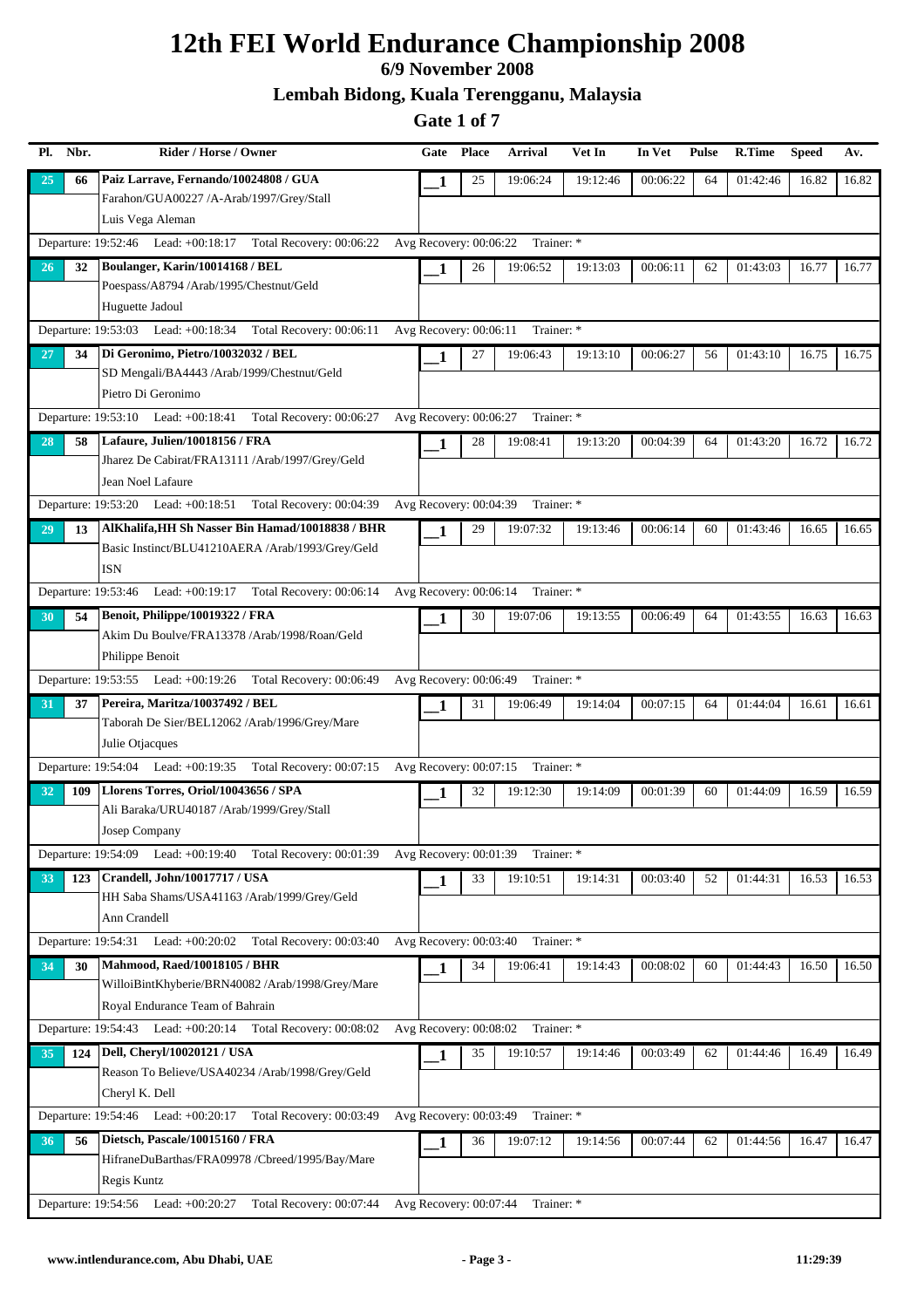### **6/9 November 2008**

**Lembah Bidong, Kuala Terengganu, Malaysia**

| Pl. | Nbr. | Rider / Horse / Owner                                                                      | Gate                     | <b>Place</b> | <b>Arrival</b>                    | Vet In   | In Vet   | <b>Pulse</b> | R.Time   | <b>Speed</b> | Av.   |
|-----|------|--------------------------------------------------------------------------------------------|--------------------------|--------------|-----------------------------------|----------|----------|--------------|----------|--------------|-------|
| 37  | 73   | Garatti, Simona/10018127 / ITA                                                             | 1                        | 37           | 19:11:20                          | 19:15:08 | 00:03:48 | 64           | 01:45:08 | 16.44        | 16.44 |
|     |      | Z'tadore Al Maury/ITA40762 /Arab/1996/CN/Mare                                              |                          |              |                                   |          |          |              |          |              |       |
|     |      | Simona Garatti                                                                             |                          |              |                                   |          |          |              |          |              |       |
|     |      | Departure: 19:55:08 Lead: +00:20:39<br>Total Recovery: 00:03:48                            | Avg Recovery: $00:03:48$ |              | Trainer: *                        |          |          |              |          |              |       |
| 38  | 23   | Toft, Penny/10013832 / AUS                                                                 | 1                        | 38           | 19:10:53                          | 19:15:26 | 00:04:33 | 63           | 01:45:26 | 16.39        | 16.39 |
|     |      | Don/AUS02026 /A-Arab/1996/Bay/Geld                                                         |                          |              |                                   |          |          |              |          |              |       |
|     |      | Peter Loft                                                                                 |                          |              |                                   |          |          |              |          |              |       |
|     |      | Departure: 19:55:26 Lead: +00:20:57 Total Recovery: 00:04:33                               | Avg Recovery: 00:04:33   |              | Trainer: *                        |          |          |              |          |              |       |
| 39  | 22   | Sample, George Matthew/10018543 / AUS                                                      | 1                        | 39           | 19:12:16                          | 19:16:05 | 00:03:49 | 62           | 01:46:05 | 16.29        | 16.29 |
|     |      | BrookleighRicardo/AUS40749 /P-Arab/1998/CN/Geld                                            |                          |              |                                   |          |          |              |          |              |       |
|     |      | <b>Brook Sample</b>                                                                        |                          |              |                                   |          |          |              |          |              |       |
|     |      | Departure: 19:56:05 Lead: +00:21:36 Total Recovery: 00:03:49                               | Avg Recovery: 00:03:49   |              | Trainer: *                        |          |          |              |          |              |       |
| 40  | 104  | Muller, Naomi/10019846 / SAF                                                               | 1                        | 40           | 19:09:54                          | 19:16:19 | 00:06:25 | 58           | 01:46:19 | 16.25        | 16.25 |
|     |      | Khyber/RSA40109 /Arab/2000/Grey/Geld<br>Naomi Muller                                       |                          |              |                                   |          |          |              |          |              |       |
|     |      |                                                                                            | Avg Recovery: $00:06:25$ |              |                                   |          |          |              |          |              |       |
|     |      | Departure: 19:56:19 Lead: +00:21:50 Total Recovery: 00:06:25                               |                          |              | Trainer: *                        |          |          |              |          |              |       |
| 41  | 113  | Zabalua Dorronsoro, Jon/10019609 / SPA<br>IO/FRA10711 /./1993/Bay/Mare                     | 1                        | 41           | 19:12:52                          | 19:16:20 | 00:03:28 | 62           | 01:46:20 | 16.25        | 16.25 |
|     |      | Jesus Maria Zabalua Otegi                                                                  |                          |              |                                   |          |          |              |          |              |       |
|     |      | Departure: 19:56:20 Lead: +00:21:51 Total Recovery: 00:03:28                               | Avg Recovery: 00:03:28   |              | Trainer: *                        |          |          |              |          |              |       |
|     |      | Taher Yousif, Yousif Ali/10020248 / BHR                                                    |                          |              |                                   |          |          |              |          |              |       |
| 42  | 31   | Ganda Koy/FRA11795 /P-Arab/1996/Grey/Geld                                                  | 1                        | 42           | 19:07:38                          | 19:16:44 | 00:09:06 | 60           | 01:46:44 | 16.19        | 16.19 |
|     |      | Royal Endurance Team of Bahrain                                                            |                          |              |                                   |          |          |              |          |              |       |
|     |      | Departure: 19:56:44 Lead: +00:22:15 Total Recovery: 00:09:06                               | Avg Recovery: 00:09:06   |              | Trainer: *                        |          |          |              |          |              |       |
| 43  | 67   | Paiz Larrave, Laura/10018247 / GUA                                                         | 1                        | 43           | 19:05:45                          | 19:17:12 | 00:11:27 | 58           | 01:47:12 | 16.12        | 16.12 |
|     |      | LM Ganador/GUA40043 /Arab/1999/Grey/Geld                                                   |                          |              |                                   |          |          |              |          |              |       |
|     |      | Emilio Eva                                                                                 |                          |              |                                   |          |          |              |          |              |       |
|     |      | Departure: 19:57:12 Lead: +00:22:43 Total Recovery: 00:11:27                               | Avg Recovery: 00:11:27   |              | Trainer: *                        |          |          |              |          |              |       |
| 44  | 74   | Giacchero, Patrizia/10014543 / ITA                                                         | 1                        | 44           | 19:11:17                          | 19:17:59 | 00:06:42 | 60           | 01:47:59 | 16.00        | 16.00 |
|     |      | Locace/ITA41054 /./1999/Dun/Geld                                                           |                          |              |                                   |          |          |              |          |              |       |
|     |      | Gabriella Bordone                                                                          |                          |              |                                   |          |          |              |          |              |       |
|     |      | Departure: 19:57:59 Lead: +00:23:30 Total Recovery: 00:06:42 Avg Recovery: 00:06:42        |                          |              | Trainer: *                        |          |          |              |          |              |       |
| 45  | 15   | Pasini, Luis/10017970 / ARG                                                                | 1                        | 45           | 19:16:41                          | 19:18:13 | 00:01:32 | 64           | 01:48:13 | 15.97        | 15.97 |
|     |      | Thomas/ARG40373 /A-Arab/1997/Bay/Geld                                                      |                          |              |                                   |          |          |              |          |              |       |
|     |      | Rossi                                                                                      |                          |              |                                   |          |          |              |          |              |       |
|     |      | Total Recovery: $00:01:32$ Avg Recovery: $00:01:32$<br>Departure: 19:58:13 Lead: +00:23:44 |                          |              | Trainer: *                        |          |          |              |          |              |       |
| 46  | 88   | Al Fori, Mahmood/10035632 / OMA                                                            | $\mathbf{1}$             | 46           | 19:09:31                          | 19:20:43 | 00:11:12 | 56           | 01:50:43 | 15.61        | 15.61 |
|     |      | Kalifat Du Castel/GER41044 /Arab/1998/CN/Mare                                              |                          |              |                                   |          |          |              |          |              |       |
|     |      | Royal Cavalry Sultanate of Oman                                                            |                          |              |                                   |          |          |              |          |              |       |
|     |      | Departure: 20:00:43 Lead: +00:26:14 Total Recovery: 00:11:12                               | Avg Recovery: 00:11:12   |              | Trainer: *                        |          |          |              |          |              |       |
| 47  | 99   | Beer, Atta Mohammed/10013979 / QTR                                                         | 1                        | 47           | 19:18:55                          | 19:20:49 | 00:01:54 | 56           | 01:50:49 | 15.59        | 15.59 |
|     |      | EpsonDeLaBruiskaie/BEL11514 /P-A/1997/Bay/Geld                                             |                          |              |                                   |          |          |              |          |              |       |
|     |      | Al Shaqab Endurance Team                                                                   |                          |              |                                   |          |          |              |          |              |       |
|     |      | Departure: 20:00:49 Lead: +00:26:20<br>Total Recovery: 00:01:54                            | Avg Recovery: 00:01:54   |              | Trainer: *                        |          |          |              |          |              |       |
| 48  | 97   | Al Nuaimi, Khalid Sanad/10019626 / QTR                                                     | 1                        | 48           | 19:18:41                          | 19:20:58 | 00:02:17 | 44           | 01:50:58 | 15.57        | 15.57 |
|     |      | Ikbal/FRA42289 /Arab/1999/Grey/Mare                                                        |                          |              |                                   |          |          |              |          |              |       |
|     |      | Al Shaqab Endurance Team                                                                   |                          |              |                                   |          |          |              |          |              |       |
|     |      | Departure: 20:00:58 Lead: +00:26:29<br>Total Recovery: 00:02:17                            |                          |              | Avg Recovery: 00:02:17 Trainer: * |          |          |              |          |              |       |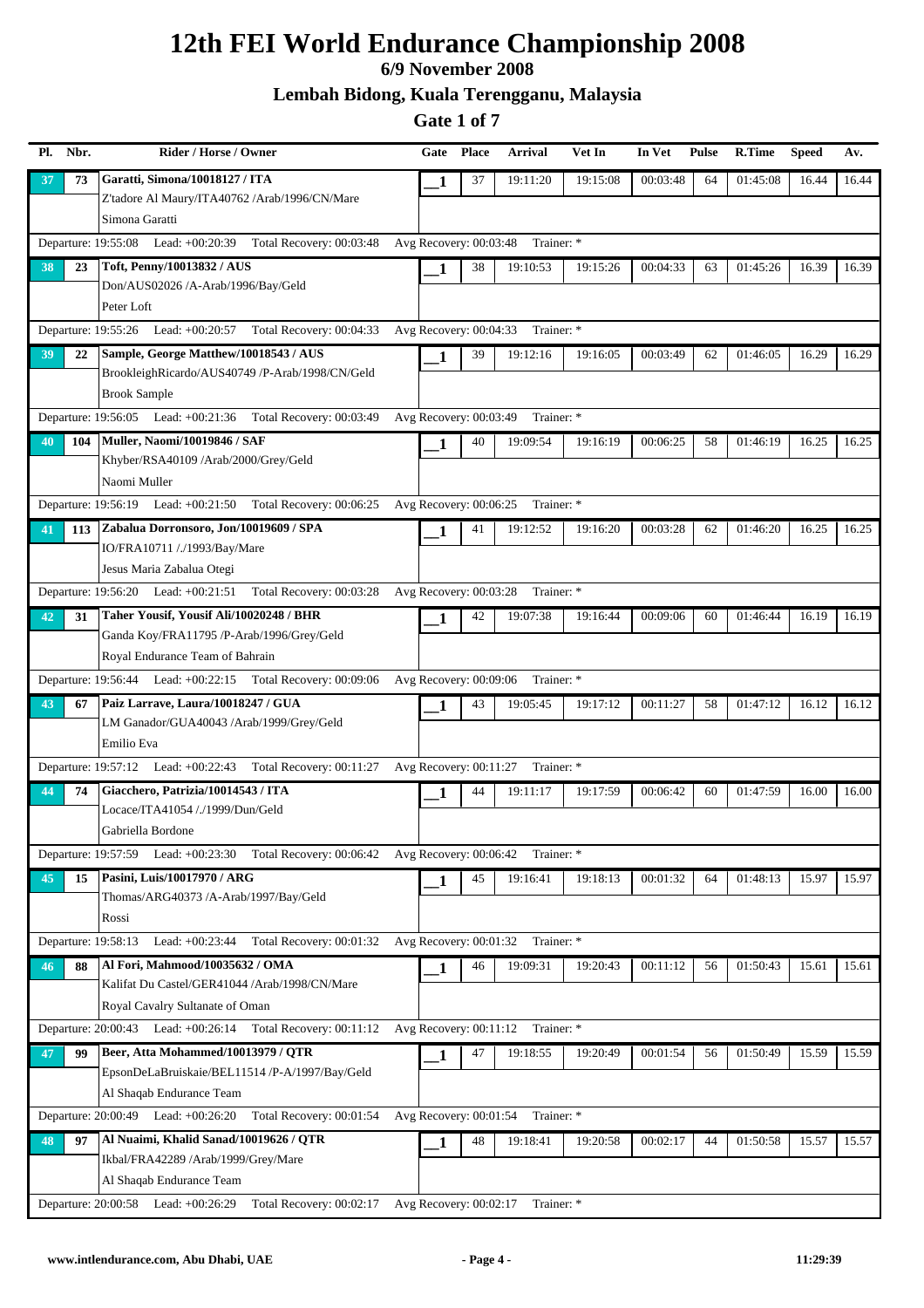### **6/9 November 2008**

**Lembah Bidong, Kuala Terengganu, Malaysia**

| Nbr.<br>Pl.         | Rider / Horse / Owner                                                                             | Gate                     | <b>Place</b> | <b>Arrival</b>                    | Vet In   | In Vet   | <b>Pulse</b> | R.Time   | <b>Speed</b> | Av.   |
|---------------------|---------------------------------------------------------------------------------------------------|--------------------------|--------------|-----------------------------------|----------|----------|--------------|----------|--------------|-------|
| 94<br>49            | Abugnaim, Faleh Nasser/10030717 / QTR                                                             | 1                        | 49           | 19:18:42                          | 19:21:08 | 00:02:26 | 60           | 01:51:08 | 15.55        | 15.55 |
|                     | Leonardo/FRA42703 /Arab/1999/Bay/Geld                                                             |                          |              |                                   |          |          |              |          |              |       |
|                     | Al Shaqab Endurance Team                                                                          |                          |              |                                   |          |          |              |          |              |       |
|                     | Departure: 20:01:08 Lead: +00:26:39<br>Total Recovery: 00:02:26                                   | Avg Recovery: $00:02:26$ |              | Trainer: *                        |          |          |              |          |              |       |
| 50<br>96            | Al Suwaidi, Mohd Sultan / QTR                                                                     | 1                        | 50           | 19:18:53                          | 19:21:10 | 00:02:17 | 56           | 01:51:10 | 15.54        | 15.54 |
|                     | Lasan/FRA41807 /Ar/1999/Bay/Geld                                                                  |                          |              |                                   |          |          |              |          |              |       |
|                     | Al Shaqab Endurance Team                                                                          |                          |              |                                   |          |          |              |          |              |       |
|                     | Departure: 20:01:10 Lead: +00:26:41 Total Recovery: 00:02:17                                      | Avg Recovery: 00:02:17   |              | Trainer: *                        |          |          |              |          |              |       |
| 51<br>132           | Mackinnon, Isadora/10039865 / URU                                                                 | 1                        | 51           | 18:52:58                          | 19:22:58 | 00:30:00 | 56           | 01:52:58 | 15.30        | 15.30 |
|                     | Guarda Costa/URU40078 /Crsbreed/2000/Bay/Geld<br>Isadora Mackinnon                                |                          |              |                                   |          |          |              |          |              |       |
|                     | Departure: 20:02:58 Lead: +00:28:29 Total Recovery: 00:30:00                                      | Avg Recovery: 00:30:00   |              | Trainer: *                        |          |          |              |          |              |       |
|                     |                                                                                                   |                          |              |                                   |          |          |              |          |              |       |
| 52<br>27            | Abd Ghani, Kamaruddin/10014579 / MAS<br>Navidad/FRA43227 /P-Arab/1998/Chestnut/Geld               | 1                        | 52           | 19:20:54                          | 19:23:36 | 00:02:42 | 64           | 01:53:36 | 15.21        | 15.21 |
|                     | Royal Endurance Team of Bahrain                                                                   |                          |              |                                   |          |          |              |          |              |       |
|                     | Departure: 20:03:36 Lead: +00:29:07 Total Recovery: 00:02:42                                      | Avg Recovery: 00:02:42   |              | Trainer: *                        |          |          |              |          |              |       |
| 53<br>126           | Sleeper, Margaret M,/10014020 / USA                                                               |                          | 53           | 19:20:29                          | 19:23:44 | 00:03:15 | 60           | 01:53:44 | 15.19        | 15.19 |
|                     | Syrocco Reveille/USA41611 /Arab/2000/Bay/Mare                                                     | 1                        |              |                                   |          |          |              |          |              |       |
|                     | Margret Sleeper                                                                                   |                          |              |                                   |          |          |              |          |              |       |
|                     | Departure: 20:03:44 Lead: +00:29:15 Total Recovery: 00:03:15                                      |                          |              | Avg Recovery: 00:03:15 Trainer: * |          |          |              |          |              |       |
| 54<br>28            | Isahak, Mohd Shuaib/10015277 / MAS                                                                | 1                        | 54           | 19:18:27                          | 19:23:52 | 00:05:25 | 64           | 01:53:52 | 15.18        | 15.18 |
|                     | Blue Branco/RSA40300 /P-Arab/1999/Grey/Geld                                                       |                          |              |                                   |          |          |              |          |              |       |
|                     | Royal Endurance Team of Bahrain                                                                   |                          |              |                                   |          |          |              |          |              |       |
|                     | Departure: 20:03:52 Lead: +00:29:23 Total Recovery: 00:05:25                                      | Avg Recovery: 00:05:25   |              | Trainer: *                        |          |          |              |          |              |       |
| 55<br>103           | De Villiers, Gillese/10015318 / SAF                                                               | 1                        | 55           | 19:20:17                          | 19:24:16 | 00:03:59 | 52           | 01:54:16 | 15.12        | 15.12 |
|                     | Traka Crypton/RSA40367 /Arab/2000/Bay/Geld                                                        |                          |              |                                   |          |          |              |          |              |       |
|                     | G De Villers                                                                                      |                          |              |                                   |          |          |              |          |              |       |
|                     | Departure: 20:04:16 Lead: +00:29:47 Total Recovery: 00:03:59                                      | Avg Recovery: 00:03:59   |              | Trainer: *                        |          |          |              |          |              |       |
| 127<br>56           | Worthington, Janice/10014023 / USA                                                                | 1                        | 56           | 19:20:31                          | 19:24:52 | 00:04:21 | 60           | 01:54:52 | 15.04        | 15.04 |
|                     | Golden Lightning/USA41820 /Arab/2000/Grey/Geld                                                    |                          |              |                                   |          |          |              |          |              |       |
|                     | Janice Worthington                                                                                |                          |              |                                   |          |          |              |          |              |       |
|                     | Departure: 20:04:52 Lead: +00:30:23 Total Recovery: 00:04:21                                      | Avg Recovery: 00:04:21   |              | Trainer: *                        |          |          |              |          |              |       |
| 57<br>106           | Van Niekerk, Cornelius/10014704 / SAF                                                             | 1                        | 57           | 19:22:59                          | 19:24:59 | 00:02:00 | 58           | 01:54:59 | 15.03        | 15.03 |
|                     | Ridasa Dr GBM/RSA40840 /P-Arab/2001/CN/Geld                                                       |                          |              |                                   |          |          |              |          |              |       |
|                     | Jacob Hayward                                                                                     |                          |              |                                   |          |          |              |          |              |       |
|                     | Departure: 20:04:59 Lead: +00:30:30<br>Total Recovery: 00:02:00                                   | Avg Recovery: 00:02:00   |              | Trainer: *                        |          |          |              |          |              |       |
| 58<br>11            | Zainal Abidin, SPBYDP Tuanku Mizan/10024879/MAS<br>IbrahimPaschaLarzac/ESP03778 /Ar/1996/Bay/Geld | 1                        | 58           | 19:20:50                          | 19:25:04 | 00:04:14 | 60           | 01:55:04 | 15.02        | 15.02 |
|                     | <b>RTES</b>                                                                                       |                          |              |                                   |          |          |              |          |              |       |
| Departure: 20:05:04 | Lead: $+00:30:35$<br>Total Recovery: 00:04:14                                                     | Avg Recovery: 00:04:14   |              | Trainer: *                        |          |          |              |          |              |       |
|                     | Van Niekerk, Thia/10019855 / SAF                                                                  |                          |              |                                   |          |          |              |          |              |       |
| 59<br>107           | Izra Tendulkar/RSA40206 /Arab/1999/Grey/Stall                                                     | 1                        | 59           | 19:22:54                          | 19:25:17 | 00:02:23 | 56           | 01:55:17 | 14.99        | 14.99 |
|                     | Iaj Van Niekerk                                                                                   |                          |              |                                   |          |          |              |          |              |       |
|                     | Departure: 20:05:17 Lead: +00:30:48<br>Total Recovery: 00:02:23                                   | Avg Recovery: 00:02:23   |              | Trainer: *                        |          |          |              |          |              |       |
| 121<br>60           | Ismail, Mohd Faizal/10018060 / MAS                                                                | 1                        | 60           | 19:18:25                          | 19:25:22 | 00:06:57 | 64           | 01:55:22 | 14.98        | 14.98 |
|                     | Edenfels Zephyr/EDE42920 /Arab/1997/Grey/Geld                                                     |                          |              |                                   |          |          |              |          |              |       |
|                     | <b>ISN</b>                                                                                        |                          |              |                                   |          |          |              |          |              |       |
| Departure: 20:05:22 | Lead: $+00:30:53$<br>Total Recovery: 00:06:57                                                     | Avg Recovery: 00:06:57   |              | Trainer: *                        |          |          |              |          |              |       |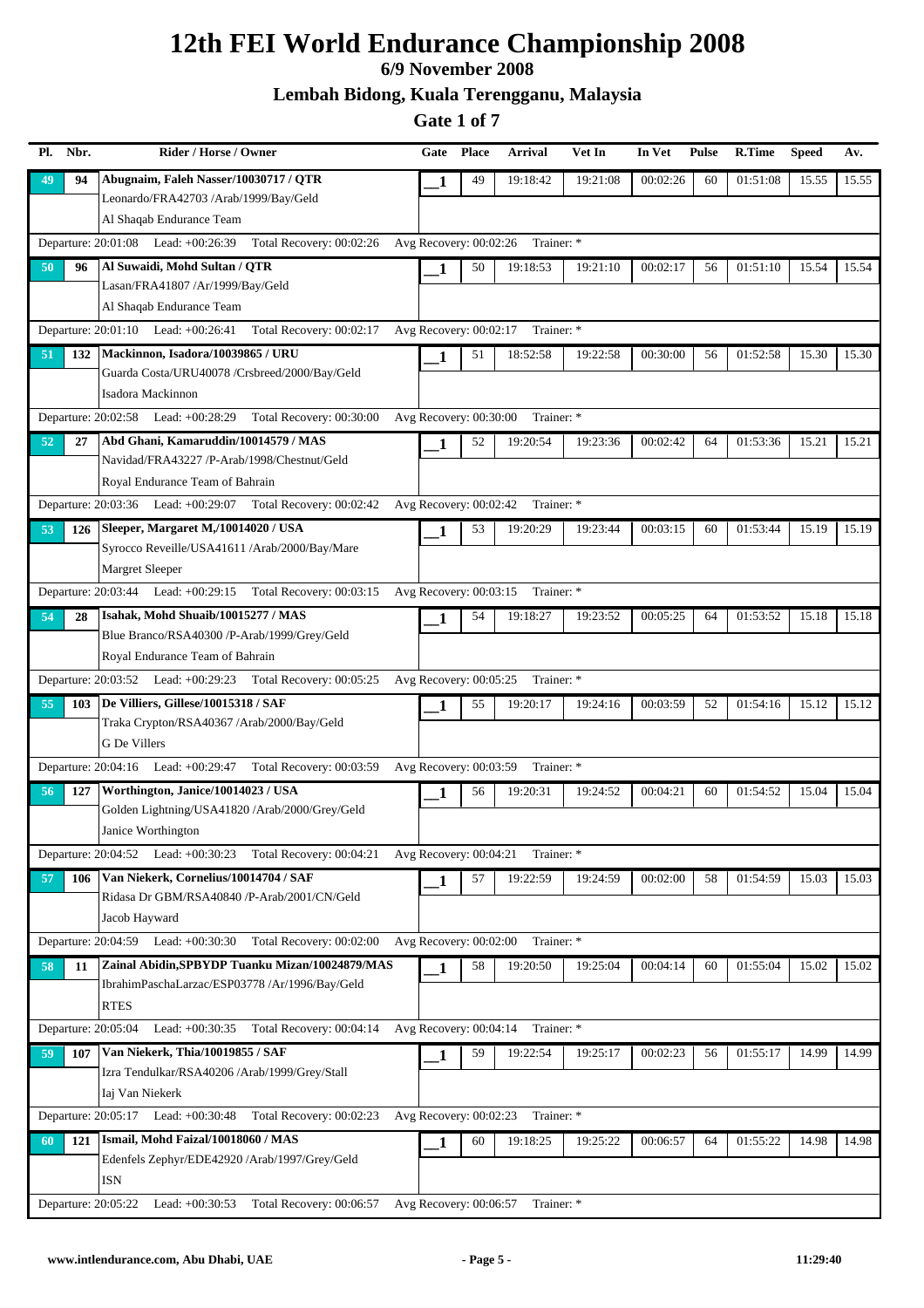### **6/9 November 2008**

**Lembah Bidong, Kuala Terengganu, Malaysia**

| Nbr.<br>Pl.         | Rider / Horse / Owner                                                                | Gate                     | <b>Place</b> | <b>Arrival</b>                    | Vet In   | In Vet   | <b>Pulse</b> | R.Time   | <b>Speed</b> | Av.   |
|---------------------|--------------------------------------------------------------------------------------|--------------------------|--------------|-----------------------------------|----------|----------|--------------|----------|--------------|-------|
| 84<br>61            | Smith, Andrea/10033110 / NZL                                                         | 1                        | 61           | 19:21:08                          | 19:25:25 | 00:04:17 | 54           | 01:55:25 | 14.97        | 14.97 |
|                     | Sierra Nevada/ /A-Arab/1998/Grey/Geld                                                |                          |              |                                   |          |          |              |          |              |       |
|                     | Andrea Smith                                                                         |                          |              |                                   |          |          |              |          |              |       |
|                     | Departure: 20:05:25 Lead: +00:30:56 Total Recovery: 00:04:17                         |                          |              | Avg Recovery: 00:04:17 Trainer: * |          |          |              |          |              |       |
| 10<br>62            | Mohd Noor, Rosdam/10038706 / MAS                                                     | 1                        | 62           | 19:21:02                          | 19:26:18 | 00:05:16 | 64           | 01:56:18 | 14.86        | 14.86 |
|                     | Janor Mamatembo/MAS40083 /Arab/1995/Grey/Mare                                        |                          |              |                                   |          |          |              |          |              |       |
|                     | <b>TMKN</b>                                                                          |                          |              |                                   |          |          |              |          |              |       |
|                     | Departure: 20:06:18 Lead: +00:31:49 Total Recovery: 00:05:16                         | Avg Recovery: 00:05:16   |              | Trainer: *                        |          |          |              |          |              |       |
| 63<br>90            | Cacheirinha, Filipe/10014057 / POR                                                   | 1                        | 63           | 19:24:06                          | 19:26:56 | 00:02:50 | 62           | 01:56:56 | 14.78        | 14.78 |
|                     | Papoila/POR01710 /Arab/1996/Grey/Mare<br>Ana Pinto Barbas                            |                          |              |                                   |          |          |              |          |              |       |
|                     | Departure: 20:06:56 Lead: +00:32:27 Total Recovery: 00:02:50                         | Avg Recovery: 00:02:50   |              | Trainer: *                        |          |          |              |          |              |       |
|                     |                                                                                      |                          |              |                                   |          |          |              |          |              |       |
| 64<br>36            | Olmanst, Audrey/10038694 / BEL<br>Sisko/BC2466 /P-Arab/1998/Grey/Geld                | 1                        | 64           | 19:21:04                          | 19:26:59 | 00:05:55 | 60           | 01:56:59 | 14.77        | 14.77 |
|                     | Christian Van Sante                                                                  |                          |              |                                   |          |          |              |          |              |       |
|                     | Departure: 20:06:59<br>Lead: $+00:32:30$<br>Total Recovery: 00:05:55                 | Avg Recovery: 00:05:55   |              | Trainer: *                        |          |          |              |          |              |       |
| 65<br>100           | Melbard, Nikolay/10013989 / RUS                                                      | 1                        | 65           | 19:22:20                          | 19:28:18 | 00:05:58 | 60           | 01:58:18 | 14.61        | 14.61 |
|                     | Magnum 68/GER27682 /A-Arab/1996/Chestnut/Geld                                        |                          |              |                                   |          |          |              |          |              |       |
|                     | Melbard Nikolay                                                                      |                          |              |                                   |          |          |              |          |              |       |
|                     | Departure: 20:08:18 Lead: +00:33:49 Total Recovery: 00:05:58                         |                          |              | Avg Recovery: 00:05:58 Trainer: * |          |          |              |          |              |       |
| 66<br>$\mathbf{2}$  | AlKhalifa, HH Sh Khalid Bin Hamad/10015042 / BHR                                     | 1                        | 66           | 19:07:28                          | 19:28:23 | 00:20:55 | 64           | 01:58:23 | 14.60        | 14.60 |
|                     | Kheopsy Du Pilat/CHI40038 /A-Arab/1997/CN/Mare                                       |                          |              |                                   |          |          |              |          |              |       |
|                     | ISN                                                                                  |                          |              |                                   |          |          |              |          |              |       |
|                     | Departure: 20:08:23 Lead: +00:33:54<br>Total Recovery: 00:20:55                      | Avg Recovery: 00:20:55   |              | Trainer: *                        |          |          |              |          |              |       |
| 21<br>67            | Sample, Brook Robert/10018556 / AUS                                                  | 1                        | 67           | 19:21:53                          | 19:28:25 | 00:06:32 | 64           | 01:58:25 | 14.59        | 14.59 |
|                     | BrookleighExcalibur/AUS40744 /P-Arab/1996/CN/Geld                                    |                          |              |                                   |          |          |              |          |              |       |
|                     | Leigh Ann Sample                                                                     |                          |              |                                   |          |          |              |          |              |       |
|                     | Total Recovery: 00:06:32<br>Departure: 20:08:25 Lead: +00:33:56                      | Avg Recovery: 00:06:32   |              | Trainer: *                        |          |          |              |          |              |       |
| 65<br>68            | Lopez, Byron/10024810 / GUA                                                          | 1                        | 68           | 19:17:25                          | 19:30:11 | 00:12:46 | 59           | 02:00:11 | 14.38        | 14.38 |
|                     | Tahiti/GUA00229 /A-Arab/1998/Bay/Stall                                               |                          |              |                                   |          |          |              |          |              |       |
|                     | <b>Byron Lopez</b>                                                                   |                          |              |                                   |          |          |              |          |              |       |
| Departure: 20:10:11 | Lead: +00:35:42 Total Recovery: 00:12:46                                             | Avg Recovery: 00:12:46   |              | Trainer: *                        |          |          |              |          |              |       |
| 116<br>69           | Yusof, Zainuddin/10038705 / MAS                                                      | 1                        | 69           | 19:21:18                          | 19:30:44 | 00:09:26 | 60           | 02:00:44 | 14.31        | 14.31 |
|                     | Texas/MAS40106 /Arab/2001/Grey/Geld                                                  |                          |              |                                   |          |          |              |          |              |       |
|                     | TMKN                                                                                 |                          |              |                                   |          |          |              |          |              |       |
| Departure: 20:10:44 | Lead: $+00:36:15$ Total Recovery: $00:09:26$                                         | Avg Recovery: $00:09:26$ |              | Trainer: *                        |          |          |              |          |              |       |
| 12<br>70            | Alihan, Abdul Halim/10040492 / MAS<br>BrookleighKentara/AUS40883 /A-A/2000/Grey/Mare | 1                        | 70           | 19:20:54                          | 19:31:09 | 00:10:15 | 60           | 02:01:09 | 14.26        | 14.26 |
|                     | <b>RTES</b>                                                                          |                          |              |                                   |          |          |              |          |              |       |
| Departure: 20:11:09 | Lead: $+00:36:40$<br>Total Recovery: 00:10:15                                        | Avg Recovery: 00:10:15   |              | Trainer: *                        |          |          |              |          |              |       |
| 71<br>5             | <b>CHE Ahmad Yusri, Muhammad / MAS</b>                                               |                          | 71           | 19:22:57                          | 19:31:50 | 00:08:53 | 60           | 02:01:50 | 14.18        | 14.18 |
|                     | PENN 3/MAS40055 /Arab/2000/Grey/Geld                                                 | 1                        |              |                                   |          |          |              |          |              |       |
|                     | CHE Mohd Apandi Muhamad                                                              |                          |              |                                   |          |          |              |          |              |       |
|                     | Departure: 20:11:50 Lead: +00:37:21 Total Recovery: 00:08:53                         | Avg Recovery: 00:08:53   |              | Trainer: *                        |          |          |              |          |              |       |
| 72<br>71            | Catalano, Vincenzo/10025169 / ITA                                                    | 1                        | 72           | 19:27:07                          | 19:31:58 | 00:04:51 | 56           | 02:01:58 | 14.17        | 14.17 |
|                     | Parytet/ITA09250 /Arab/1998/Grey/Stall                                               |                          |              |                                   |          |          |              |          |              |       |
|                     | Ungolo Teresa                                                                        |                          |              |                                   |          |          |              |          |              |       |
|                     | Departure: 20:11:58 Lead: +00:37:29<br>Total Recovery: 00:04:51                      | Avg Recovery: 00:04:51   |              | Trainer: *                        |          |          |              |          |              |       |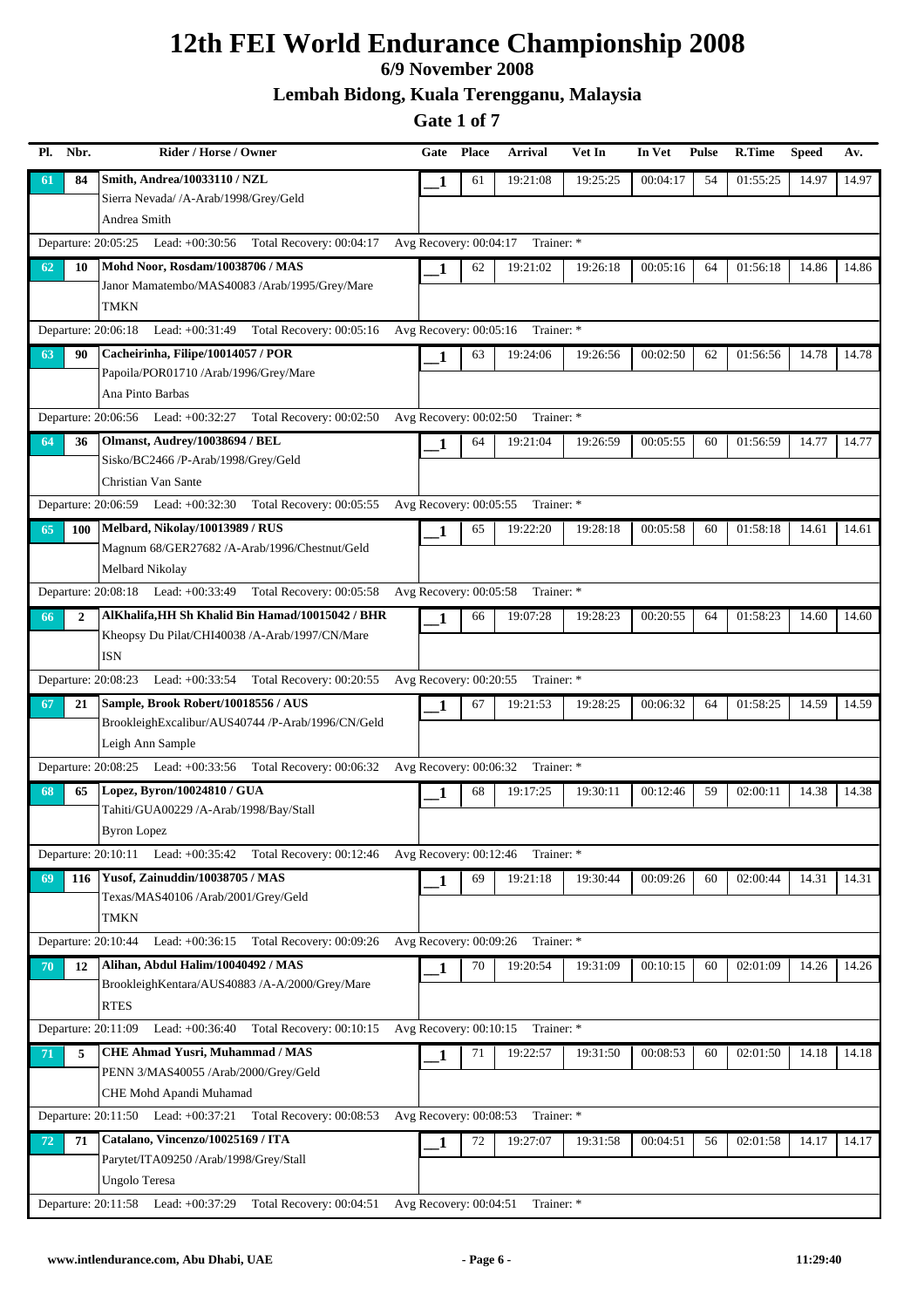### **6/9 November 2008**

**Lembah Bidong, Kuala Terengganu, Malaysia**

| Pl. | Nbr. | Rider / Horse / Owner                                                                       | Gate                     | <b>Place</b> | <b>Arrival</b> | Vet In   | In Vet   | <b>Pulse</b> | <b>R.Time</b> | <b>Speed</b> | Av.   |
|-----|------|---------------------------------------------------------------------------------------------|--------------------------|--------------|----------------|----------|----------|--------------|---------------|--------------|-------|
| 73  | 81   | Lamsma-Sturrus, Anita/10013958 / NET                                                        | 1                        | 73           | 19:28:24       | 19:33:05 | 00:04:41 | 48           | 02:03:05      | 14.04        | 14.04 |
|     |      | LaylaAraFrancina/NED06291 /Arab/1989/CN/Mare                                                |                          |              |                |          |          |              |               |              |       |
|     |      | J.G.N. Pauw-Kraan                                                                           |                          |              |                |          |          |              |               |              |       |
|     |      | Departure: 20:13:05 Lead: +00:38:36 Total Recovery: 00:04:41                                | Avg Recovery: $00:04:41$ |              | Trainer: *     |          |          |              |               |              |       |
| 74  | 77   | Hasumi, Seiichi/10017674 / JAP                                                              | 1                        | 74           | 19:07:20       | 19:33:21 | 00:26:01 | 43           | 02:03:21      | 14.01        | 14.01 |
|     |      | SMR Fayette De Cameo/USA08703 /./1995/Bay/Mare                                              |                          |              |                |          |          |              |               |              |       |
|     |      | Seiichi Hasumi                                                                              |                          |              |                |          |          |              |               |              |       |
|     |      | Departure: 20:13:21 Lead: +00:38:52 Total Recovery: 00:26:01                                | Avg Recovery: $00:26:01$ |              | Trainer: *     |          |          |              |               |              |       |
| 75  | 25   | Thumer, Susanne/10017872 / AUS                                                              | 1                        | 75           | 19:27:04       | 19:34:34 | 00:07:30 | 60           | 02:04:34      | 13.87        | 13.87 |
|     |      | Galib/AT121-0996-92 /./1992/Bay/Geld                                                        |                          |              |                |          |          |              |               |              |       |
|     |      | <b>Susanne Thumer</b>                                                                       |                          |              |                |          |          |              |               |              |       |
|     |      | Departure: 20:14:34 Lead: +00:40:05 Total Recovery: 00:07:30                                | Avg Recovery: 00:07:30   |              | Trainer: *     |          |          |              |               |              |       |
| 76  | 44   | Arcaya, Ricardo/10032802 / CHI                                                              | 1                        | 76           | 19:30:40       | 19:34:39 | 00:03:59 | 64           | 02:04:39      | 13.86        | 13.86 |
|     |      | Don Pancho/CHI40077 /Arab/1999/White/Geld                                                   |                          |              |                |          |          |              |               |              |       |
|     |      | Ricardo Arcaya                                                                              |                          |              |                |          |          |              |               |              |       |
|     |      | Departure: 20:14:39 Lead: +00:40:10 Total Recovery: 00:03:59                                | Avg Recovery: 00:03:59   |              | Trainer: *     |          |          |              |               |              |       |
| 77  | 46   | Ibanez, Mark/10036582 / CHI                                                                 | 1                        | 77           | 19:30:26       | 19:35:06 | 00:04:40 | 56           | 02:05:06      | 13.81        | 13.81 |
|     |      | Amen Corner/CHI40103 /Arab/1999/Grey/Mare<br>Mark Ibanez                                    |                          |              |                |          |          |              |               |              |       |
|     |      |                                                                                             |                          |              |                |          |          |              |               |              |       |
|     |      | Departure: 20:15:06 Lead: +00:40:37 Total Recovery: 00:04:40                                | Avg Recovery: $00:04:40$ |              | Trainer: *     |          |          |              |               |              |       |
| 78  | 131  | Fernandez Danvila, Sofia Maria/10028350 / URU<br>Norteno /URU40285 /Crsbreed/1999/Grey/Geld | 1                        | 78           | 19:06:58       | 19:35:58 | 00:29:00 | 52           | 02:05:58      | 13.72        | 13.72 |
|     |      | Haras Valle Verde                                                                           |                          |              |                |          |          |              |               |              |       |
|     |      | Departure: 20:15:58 Lead: +00:41:29 Total Recovery: 00:29:00                                | Avg Recovery: 00:29:00   |              | Trainer: *     |          |          |              |               |              |       |
| 79  | 105  | Pretorius, Jenene/10015326 / SAF                                                            |                          | 79           | 19:10:20       | 19:36:03 | 00:25:43 | 60           | 02:06:03      | 13.71        | 13.71 |
|     |      | Ruby/RSA40258 /P-Arab/1999/Bay/Geld                                                         | 1                        |              |                |          |          |              |               |              |       |
|     |      | Fabraka Arabians                                                                            |                          |              |                |          |          |              |               |              |       |
|     |      | Departure: 20:16:03 Lead: +00:41:34 Total Recovery: 00:25:43                                | Avg Recovery: 00:25:43   |              | Trainer: *     |          |          |              |               |              |       |
| 80  | 76   | Laliscia, Gianluca/10013935 / ITA                                                           | 1                        | 80           | 19:33:22       | 19:36:23 | 00:03:01 | 48           | 02:06:23      | 13.67        | 13.67 |
|     |      | Kohl/ITA09195 /Arab/1995/Bay/Stall                                                          |                          |              |                |          |          |              |               |              |       |
|     |      | Al Aasfa Ltd                                                                                |                          |              |                |          |          |              |               |              |       |
|     |      | Departure: 20:16:23 Lead: +00:41:54 Total Recovery: 00:03:01 Avg Recovery: 00:03:01         |                          |              | Trainer: *     |          |          |              |               |              |       |
| 81  |      | Taib, Dato' Abdullah B/ / MAS                                                               | 1                        | 81           | 19:22:19       | 19:36:44 | 00:14:25 | 60           | 02:06:44      | 13.64        | 13.64 |
|     |      | KerbalanenArmor/FRA44218 /Ar/1998/Grey/Mare                                                 |                          |              |                |          |          |              |               |              |       |
|     |      | <b>Yvon Olivier</b>                                                                         |                          |              |                |          |          |              |               |              |       |
|     |      | Departure: 20:16:44 Lead: +00:42:15 Total Recovery: 00:14:25                                | Avg Recovery: 00:14:25   |              | Trainer: *     |          |          |              |               |              |       |
| 82  | 59   | Arnold, Melanie/10013908 / GER                                                              | $\mathbf{1}$             | 82           | 19:31:25       | 19:37:36 | 00:06:11 | 54           | 02:07:36      | 13.54        | 13.54 |
|     |      | Jestime/DE304049683397 /A-Arab/1997/D Bay/Mare                                              |                          |              |                |          |          |              |               |              |       |
|     |      | Adolf Arnold                                                                                |                          |              |                |          |          |              |               |              |       |
|     |      | Departure: 20:17:36 Lead: +00:43:07 Total Recovery: 00:06:11                                | Avg Recovery: 00:06:11   |              | Trainer: *     |          |          |              |               |              |       |
| 83  | 52   | Zamora Rodriguez, Diego/10040710 / COS                                                      | 1                        | 83           | 19:27:03       | 19:37:40 | 00:10:37 | 64           | 02:07:40      | 13.54        | 13.54 |
|     |      | Samuray/CRC40097 /Arab/1999/Grey/Geld                                                       |                          |              |                |          |          |              |               |              |       |
|     |      | Marcial Zamora Miranda                                                                      |                          |              |                |          |          |              |               |              |       |
|     |      | Total Recovery: 00:10:37<br>Departure: 20:17:40 Lead: +00:43:11                             | Avg Recovery: 00:10:37   |              | Trainer: *     |          |          |              |               |              |       |
| 84  | 114  | Schultz, Anneli/10018476 / SWE                                                              | 1                        | 84           | 19:30:22       | 19:38:04 | 00:07:42 | 60           | 02:08:04      | 13.49        | 13.49 |
|     |      | Nowator/SWE03122 /Arab/1999/Grey/Geld<br>Anneli Schultz                                     |                          |              |                |          |          |              |               |              |       |
|     |      | Departure: 20:18:04 Lead: +00:43:35 Total Recovery: 00:07:42 Avg Recovery: 00:07:42         |                          |              | Trainer: *     |          |          |              |               |              |       |
|     |      |                                                                                             |                          |              |                |          |          |              |               |              |       |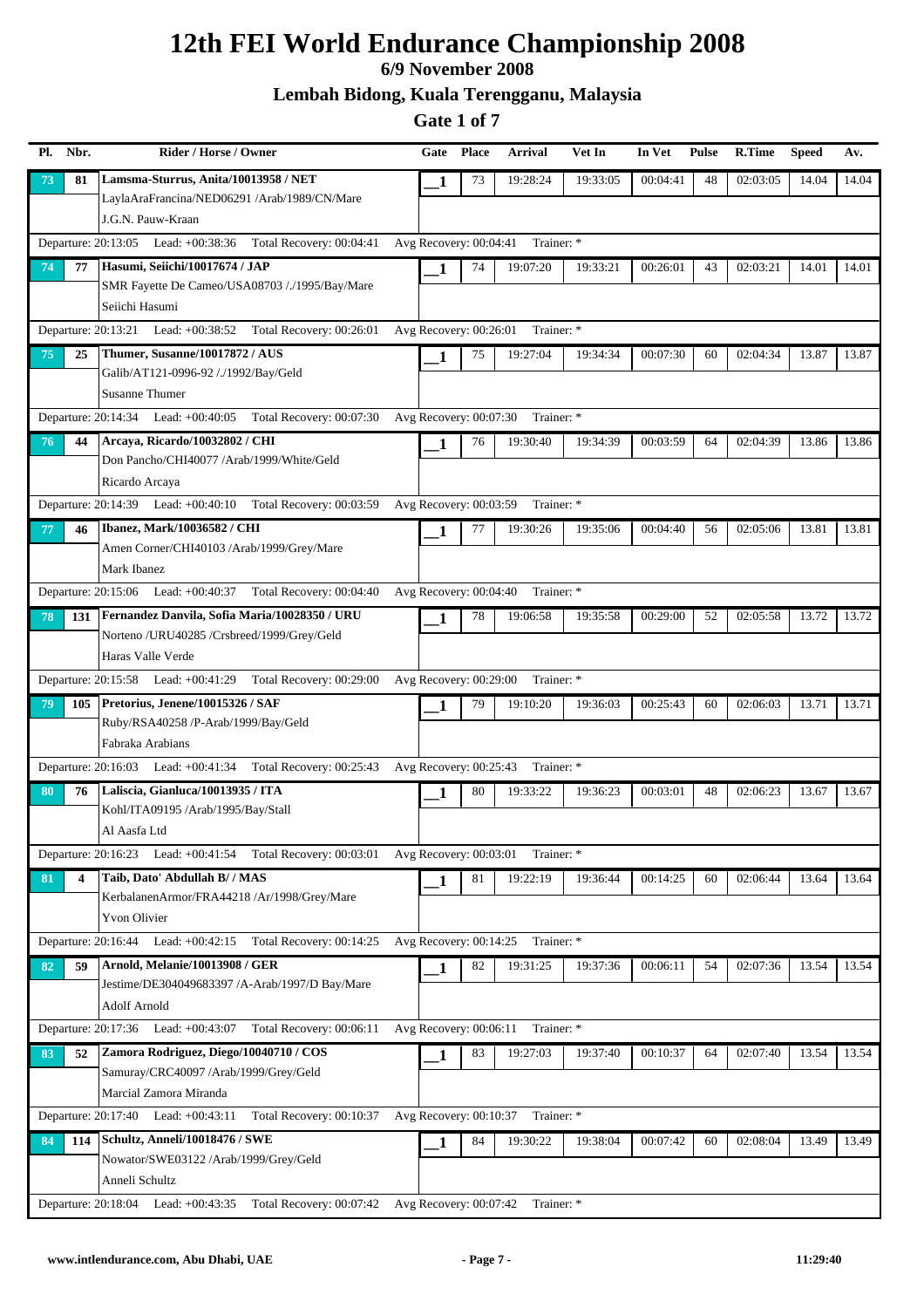### **6/9 November 2008**

**Lembah Bidong, Kuala Terengganu, Malaysia**

| Pl. Nbr.  | Rider / Horse / Owner                                                     | Gate                     | <b>Place</b> | <b>Arrival</b> | Vet In   | In Vet   | <b>Pulse</b> | R.Time   | <b>Speed</b> | Av.   |
|-----------|---------------------------------------------------------------------------|--------------------------|--------------|----------------|----------|----------|--------------|----------|--------------|-------|
| 85<br>60  | Arnold, Sabrina/10013909 / GER                                            | 1                        | 85           | 19:31:26       | 19:38:09 | 00:06:43 | 63           | 02:08:09 | 13.48        | 13.48 |
|           | Toni Maccaroni/GER40096 /./1999/Grey/Geld                                 |                          |              |                |          |          |              |          |              |       |
|           | Adolf Arnold                                                              |                          |              |                |          |          |              |          |              |       |
|           | Departure: 20:18:09 Lead: +00:43:40 Total Recovery: 00:06:43              | Avg Recovery: $00:06:43$ |              | Trainer: *     |          |          |              |          |              |       |
| 115<br>86 | Munger, Veronika/10013995 / SWI<br>Jannik Ch/SWI63594 /Arab/1997/Bay/Geld | 1                        | 86           | 19:31:36       | 19:38:23 | 00:06:47 | 60           | 02:08:23 | 13.46        | 13.46 |
|           | Munger Veronika                                                           |                          |              |                |          |          |              |          |              |       |
|           | Departure: 20:18:23 Lead: +00:43:54 Total Recovery: 00:06:47              | Avg Recovery: 00:06:47   |              | Trainer: *     |          |          |              |          |              |       |
| 87<br>70  | Szebo, Laszlo/10018708 / HUN                                              | 1                        | 87           | 19:31:11       | 19:39:35 | 00:08:24 | 64           | 02:09:35 | 13.34        | 13.34 |
|           | Sadek P/HUN40248 /Arab/1999/Chestnut/Stall                                |                          |              |                |          |          |              |          |              |       |
|           | Pelsonius E.C.                                                            |                          |              |                |          |          |              |          |              |       |
|           | Departure: 20:19:35 Lead: +00:45:06 Total Recovery: 00:08:24              | Avg Recovery: 00:08:24   |              | Trainer: *     |          |          |              |          |              |       |
| 69<br>88  | Odor, Eniko/10021503 / HUN                                                | 1                        | 88           | 19:37:35       | 19:40:55 | 00:03:20 | 48           | 02:10:55 | 13.20        | 13.20 |
|           | Geza/HUN01490 /A-Euro/1995/Grey/Stall                                     |                          |              |                |          |          |              |          |              |       |
|           | Lajos Odor                                                                |                          |              |                |          |          |              |          |              |       |
|           | Departure: 20:20:55 Lead: +00:46:26<br>Total Recovery: 00:03:20           | Avg Recovery: 00:03:20   |              | Trainer: *     |          |          |              |          |              |       |
| 89<br>8   | Ismail, Md Azizie/1038700 / MAS<br>Janor Fee/MAS40102 /./2000/Grey/Mare   | 1                        | 89           | 19:29:57       | 19:40:58 | 00:11:01 | 64           | 02:10:58 | 13.19        | 13.19 |
|           | TMKN                                                                      |                          |              |                |          |          |              |          |              |       |
|           | Departure: 20:20:58 Lead: +00:46:29 Total Recovery: 00:11:01              | Avg Recovery: 00:11:01   |              | Trainer: *     |          |          |              |          |              |       |
| 49<br>90  | Gaona, Mauricio/10039727 / COL                                            |                          | 90           | 19:39:15       | 19:42:07 | 00:02:52 | 48           | 02:12:07 | 13.08        | 13.08 |
|           | Teodoro/CHI40030 /A-Arab/1999/Grey/Geld                                   | 1                        |              |                |          |          |              |          |              |       |
|           | Ruben Parra Gaete                                                         |                          |              |                |          |          |              |          |              |       |
|           | Departure: 20:22:07 Lead: +00:47:38 Total Recovery: 00:02:52              | Avg Recovery: 00:02:52   |              | Trainer: *     |          |          |              |          |              |       |
| 91<br>45  | Figueroa, Pablo/10040004 / CHI                                            | 1                        | 91           | 19:38:48       | 19:42:25 | 00:03:37 | 52           | 02:12:25 | 13.05        | 13.05 |
|           | Garota/CHI40122 /A-Arab/1999/Bay/Mare                                     |                          |              |                |          |          |              |          |              |       |
|           | Pablo Figueroa                                                            |                          |              |                |          |          |              |          |              |       |
|           | Departure: 20:22:25 Lead: +00:47:56 Total Recovery: 00:03:37              | Avg Recovery: 00:03:37   |              | Trainer: *     |          |          |              |          |              |       |
| 92<br>112 | Yebra Altimiras, Anna/10013887 / SPA                                      | 1                        | 92           | 19:13:04       | 19:42:37 | 00:29:33 | 64           | 02:12:37 | 13.03        | 13.03 |
|           | Vanita Vint Vacora/ESP02900 /Arab/1995/Grey/Mare<br>Francesc Yebra        |                          |              |                |          |          |              |          |              |       |
|           | Departure: 20:22:37 Lead: +00:48:08<br>Total Recovery: 00:29:33           | Avg Recovery: 00:29:33   |              | Trainer: *     |          |          |              |          |              |       |
| 93<br>48  | Searle, Enrique/10040003 / CHI                                            |                          | 93           | 19:38:43       | 19:42:41 | 00:03:58 | 56           | 02:12:41 | 13.02        | 13.02 |
|           | Mantequilla/CHI40121 /A-Arab/2001/White/Mare                              | 1                        |              |                |          |          |              |          |              |       |
|           | <b>Enrique Searle</b>                                                     |                          |              |                |          |          |              |          |              |       |
|           | Departure: 20:22:41 Lead: +00:48:12 Total Recovery: 00:03:58              | Avg Recovery: 00:03:58   |              | Trainer: *     |          |          |              |          |              |       |
| 117<br>94 | Hamid, Muhammad Firdaus/10044455 / MAS                                    | 1                        | 94           | 19:39:16       | 19:43:16 | 00:04:00 | 60           | 02:13:16 | 12.97        | 12.97 |
|           | Ifra Des Jamets/FRA12315 /Arab/1996/Chestnut/Geld                         |                          |              |                |          |          |              |          |              |       |
|           | Dato' Hj Abdullah Taib                                                    |                          |              |                |          |          |              |          |              |       |
|           | Departure: 20:23:16 Lead: +00:48:47 Total Recovery: 00:04:00              | Avg Recovery: 00:04:00   |              | Trainer: *     |          |          |              |          |              |       |
| 125<br>95 | Kanavy, Valerie/10014017 / USA                                            | 1                        | 95           | 19:17:15       | 19:44:13 | 00:26:58 | 60           | 02:14:13 | 12.88        | 12.88 |
|           | Flash Flame/USA10776 /Arab/1998/Grey/Mare<br>Valerie Kanavy               |                          |              |                |          |          |              |          |              |       |
|           | Departure: 20:24:13 Lead: +00:49:44<br>Total Recovery: 00:26:58           | Avg Recovery: 00:26:58   |              | Trainer: *     |          |          |              |          |              |       |
| 47<br>96  | Novoa, Ana/10013863 / CHI                                                 |                          | 96           | 19:44:37       | 19:45:00 | 00:00:23 | 55           | 02:15:00 | 12.80        | 12.80 |
|           | Pistrat/CHI40014 /Arab/1998/Bay/Geld                                      | 1                        |              |                |          |          |              |          |              |       |
|           | Ana Mara-a Novoa                                                          |                          |              |                |          |          |              |          |              |       |
|           | Departure: 20:25:00 Lead: +00:50:31 Total Recovery: 00:00:23              | Avg Recovery: 00:00:23   |              | Trainer: *     |          |          |              |          |              |       |